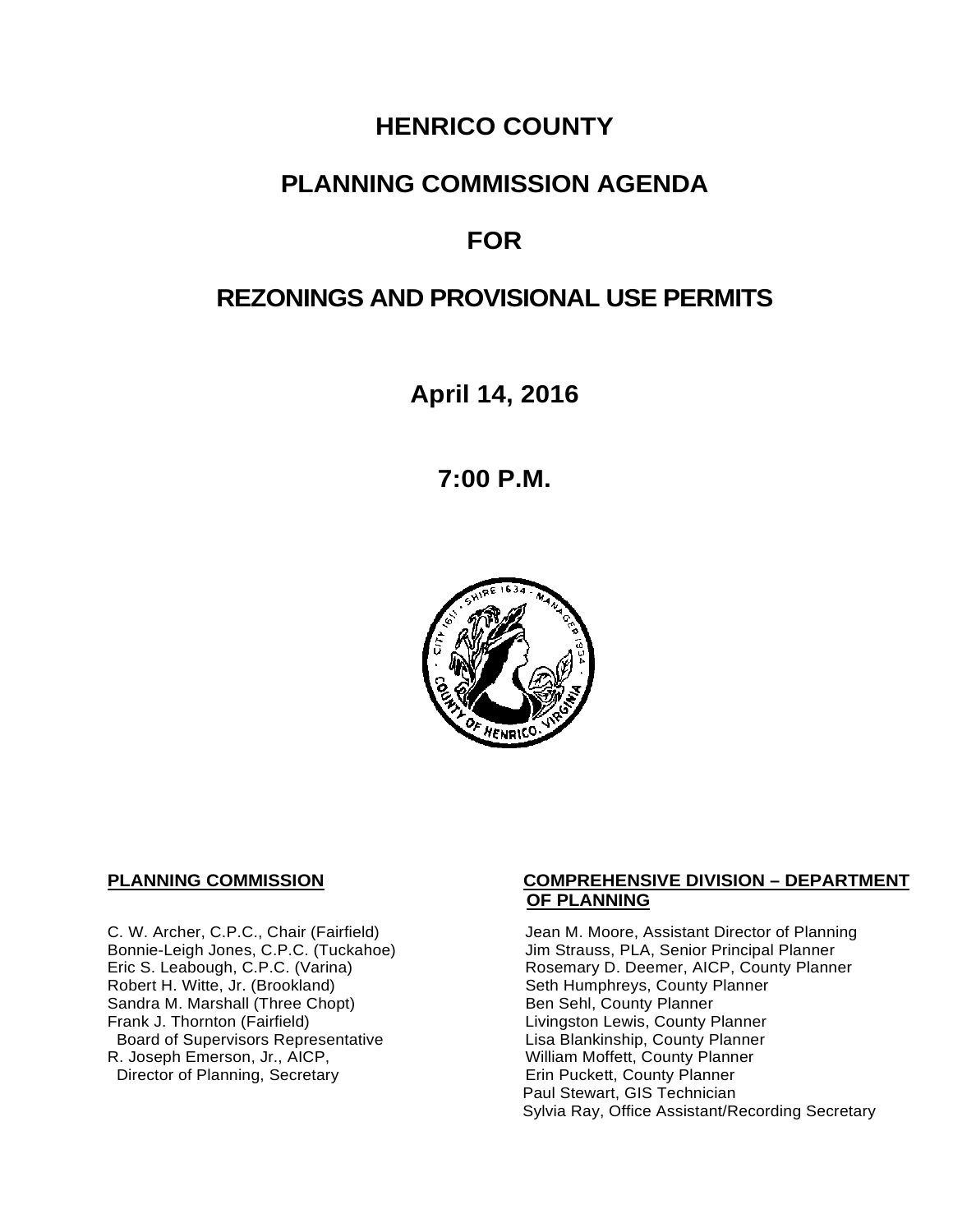#### **PLANNING COMMISSION REZONING MEETING FINAL AGENDA APRIL 14, 2016**

**BEGINNING AT 7:00 P.M.**

**WELCOME:**

**PLEDGE OF ALLEGIANCE:**

**RECOGNITION OF NEWS MEDIA:**

**CALL TO ORDER:**

**REQUESTS FOR WITHDRAWALS AND DEFERRALS: (0); (5)**

**REQUESTS FOR EXPEDITED ITEMS: (2)**

**CASES TO BE HEARD: (0)**

#### **TUCKAHOE:**

**REZ2016-00010 Andrew M. Condlin for Wilkins-Bradley Realty Partners, LLC:** Request to conditionally rezone from R-0C One-Family Residence District (Conditional) to RTHC Residential Townhouse District (Conditional) Parcel 737-750-7485 containing 7.57 acres located on the southwest line of Ridgefield Green Drive between John Rolfe and Ridgefield Parkways. The applicant proposes no more than 61 residential townhomes. The RTH District allows a maximum of nine (9) units per acre. The use will be controlled by proffered conditions and zoning ordinance regulations. The 2026 Comprehensive Plan recommends Semi-Public. **Staff – Lisa Blankinship (Deferral Requested to the May 12, 2016 Meeting)**

**Deferred to the May 12, 2016 Meeting**

#### **BROOKLAND:**

None.

**VARINA: Brad Roberts for Night Prowler Productions:** Request for a Provisional Use Permit under Sections 24-62.2(f), 24-66(a), 24-120 and 24-122.1 of Chapter 24 the County Code in order to allow 6 to 8 outdoor concerts annually on part of parcel 801-687-5117 located on the north side of Mill Road approximately 500' west of its intersection with Huckleberry Lane. The existing zoning is B-3 Business District. The 2026 Comprehensive Plan recommends Open Space/Recreation and Environmental Protection Area. **Staff – Ben Sehl (Deferral Requested to the June 9, 2016 Meeting) Deferred to the June 9, 2016 Meeting**

**April 15, 2016**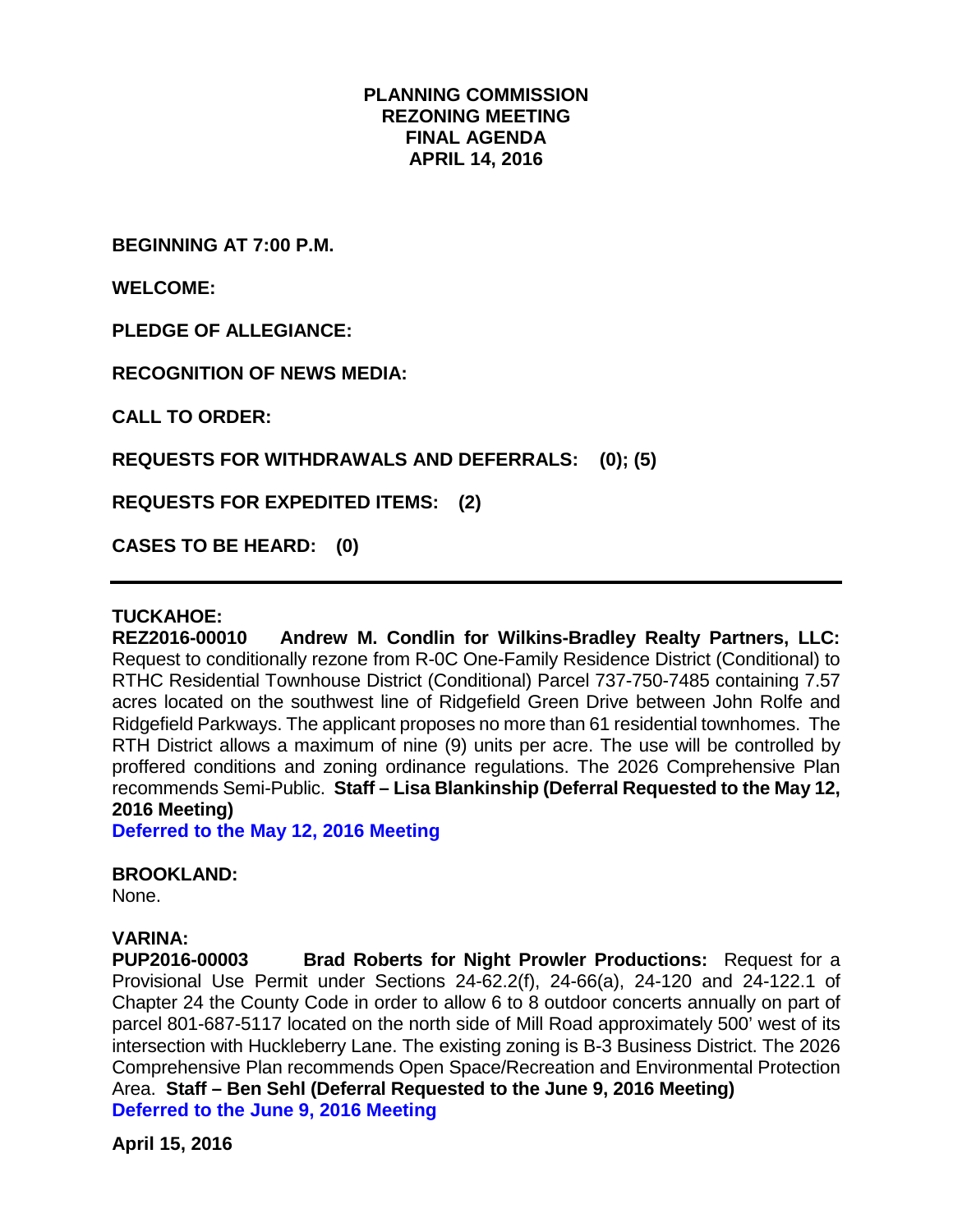#### **FAIRFIELD:**  None.

### **THREE CHOPT:**

# *(Deferred from the October 15, 2015 Meeting)*

**John Mizell for RTF Sports and Entertainment, Inc.: Request for** a Provisional Use Permit under Sections 24-58.2(a), 24-120, and 24-122.1 of the County Code in order to allow extended hours of operation until 2 a.m. for an existing restaurant (Short Pump Pour House) in Short Pump Crossing Shopping Center, on part of Parcel 738-760-8449, located on the west line of Pump Road approximately 600' north of its intersection with Three Chopt Road. The existing zoning is B-2C Business District (Conditional). The 2026 Comprehensive Plan recommends Commercial Arterial. The site is in the West Broad Street Overlay District. **Staff – Lisa Blankinship (Deferral Requested to the June 9, 2016 Meeting)**

**Deferred to the June 9, 2016 Meeting**

**REZ2016-00005 Youngblood, Tyler & Associates for Farmbrown, LLC:** Request to conditionally rezone from A-1 Agricultural District to R-3C One-Family Residence District (Conditional) Parcel 737-768-1291 containing 10.244 acres located at the northeast intersection of N. Gayton and Kain Roads. The applicant proposes a single-family residential development of no more than 25 units. The R-3 District allows a minimum lot area of 11,000 square feet and a maximum gross density of 3.96 units per acre. The use will be controlled by proffered conditions and zoning ordinance regulations. The 2026 Comprehensive Plan recommends Suburban Mixed-Use, density should not exceed 4 units per acre. **Staff – Livingston Lewis (Deferral Requested to the May 12, 2016 Meeting) Deferred to the May 12, 2016 Meeting**

**REZ2016-00006 Craige Shelton for HHHunt Holloway, LLC:** Request to conditionally rezone from R-3C One-Family Residence District (Conditional) and R-5AC General Residence District (Conditional) to C-1C Conservation District (Conditional) part of Parcels 751-772-3380 and 749-772-8402 containing 7.494 acres located approximately 150' south of the terminus of Jocie Jack Court. The applicant proposes a conservation district. The use will be controlled by zoning ordinance regulations and proffered conditions. The 2026 Comprehensive Plan recommends Suburban Residential 2, density should not exceed 3.4 units per acre, Office, and Environmental Protection Area. **Staff – Erin Puckett (Expedited Agenda Requested)**

#### **Recommended for Approval**

**REZ2016-00009 James W. Theobald for Wellesley LLC:** Request to amend proffered conditions accepted with Rezoning Case C-109C-86 on Parcel 735-759-2130 located at the southwest intersection of Lauderdale and Park Terrace Drives. The applicant proposes to amend Proffer 8 pertaining to the detached signage in an existing shopping center. The existing zoning is B-1C Business District (Conditional). The 2026 Comprehensive Plan recommends Commercial Concentration. **Staff – Lisa Blankinship (Deferral Requested to the May 12, 2016 Meeting)**

**Deferred to the May 12, 2016 Meeting**